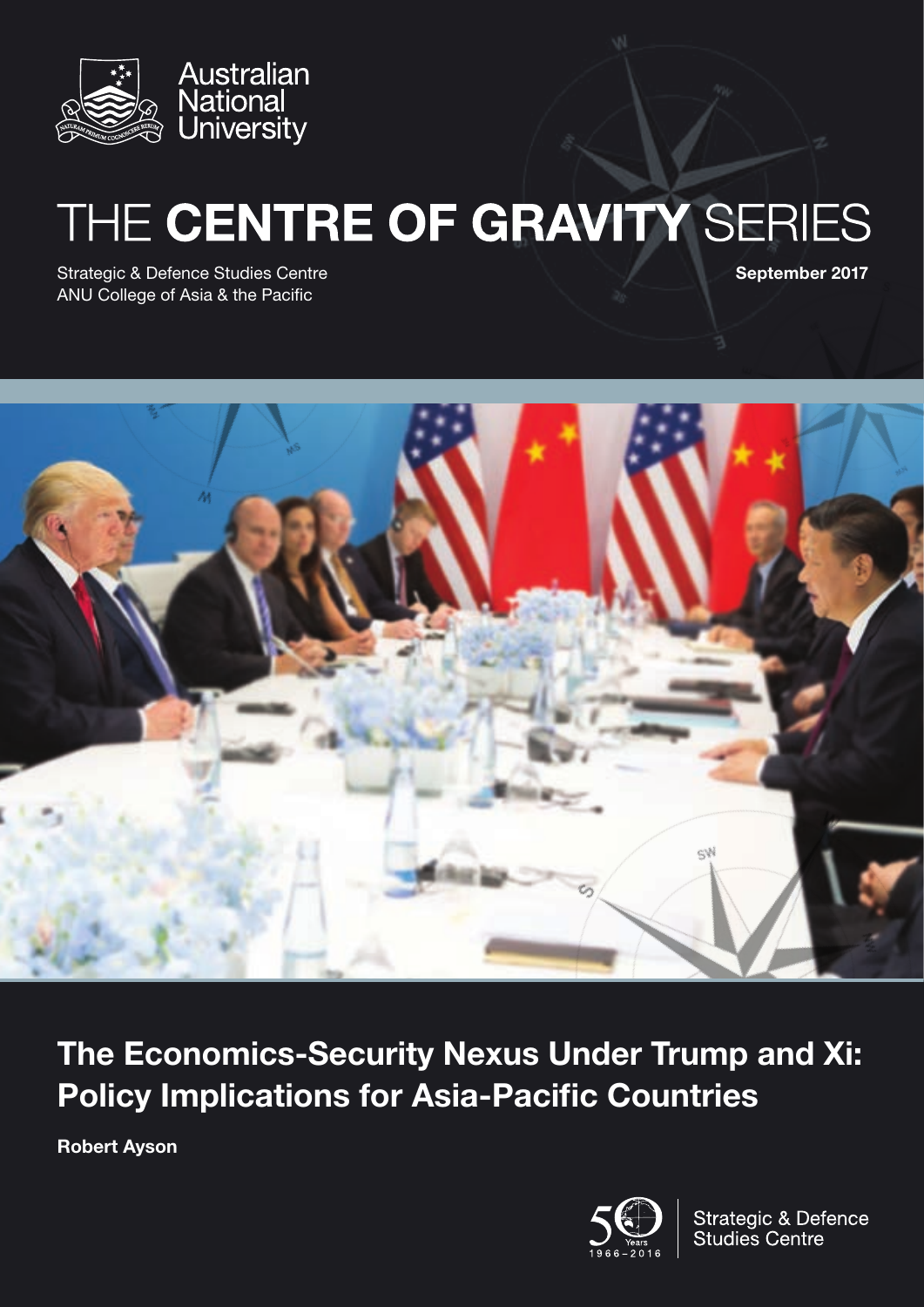### The Centre of Gravity series

#### About the *Centre of Gravity* Series

The *Centre of Gravity* Series is the flagship publication of the Strategic and Defence Studies Centre (SDSC) based at The Australian National University's College of Asia and the Pacific. The series aspires to provide high quality analysis and to generate debate on strategic policy issues of direct relevance to Australia. *Centre of Gravity* papers are 3,000‑4,000 words in length and are written for a policy audience. Consistent with this, each *Centre of Gravity* paper includes at least one policy recommendation. Papers are commissioned by SDSC and appearance in the series is by invitation only. SDSC commissions up to 10 papers in any given year.



#### About the Editor

The *Centre of Gravity* Series is edited by Dr Andrew Carr, Senior Lecturer at the Strategic & Defence Studies Centre. He has published widely on Australian strategic and defence policy, Asia-Pacific Security and Middle Powers. The *COG* series was developed to improve the conversation and engagement between academic and policy communities and draw attention to the most significant strategic questions facing Australia and the Asia-Pacific. Any comments or suggestions about how to improve the series or topics of particular interest are warmly welcomed. Dr Carr can be contacted on:

- (E) Andrew.Carr@anu.edu.au
- (M) 0421 728 207



#### *Centre of Gravity* series paper #35

Photos courtesy of Shealah Craighead via flickr.com, U.S. Department of State via Wikimedia Commons, Antichik via Wikimedia Commons, Latonja Martin via U.S. Pacific Command, Natig Sharifov via Wikimedia Commons, www.kremlin.ru

© 2017 ANU Strategic and Defence Studies Centre. All rights reserved.

The Australian National University does not take institutional positions on public policy issues; the views represented here are the author's own and do not necessarily reflect the views of the University, its staff, or its trustees.

No part of this publication may be reproduced or transmitted in any form or by any means without permission in writing from the ANU Strategic and Defence Studies Centre. Please direct inquiries to [andrew.carr@anu.edu.au](mailto:andrew.carr%40anu.edu.au?subject=)

This publication can be downloaded for free at [sdsc.bellschool.anu.edu.au/our-publications/](http://sdsc.bellschool.anu.edu.au/our-publications/centre-of-gravity-series) [centre-of-gravity-series](http://sdsc.bellschool.anu.edu.au/our-publications/centre-of-gravity-series)

CRICOS#00120C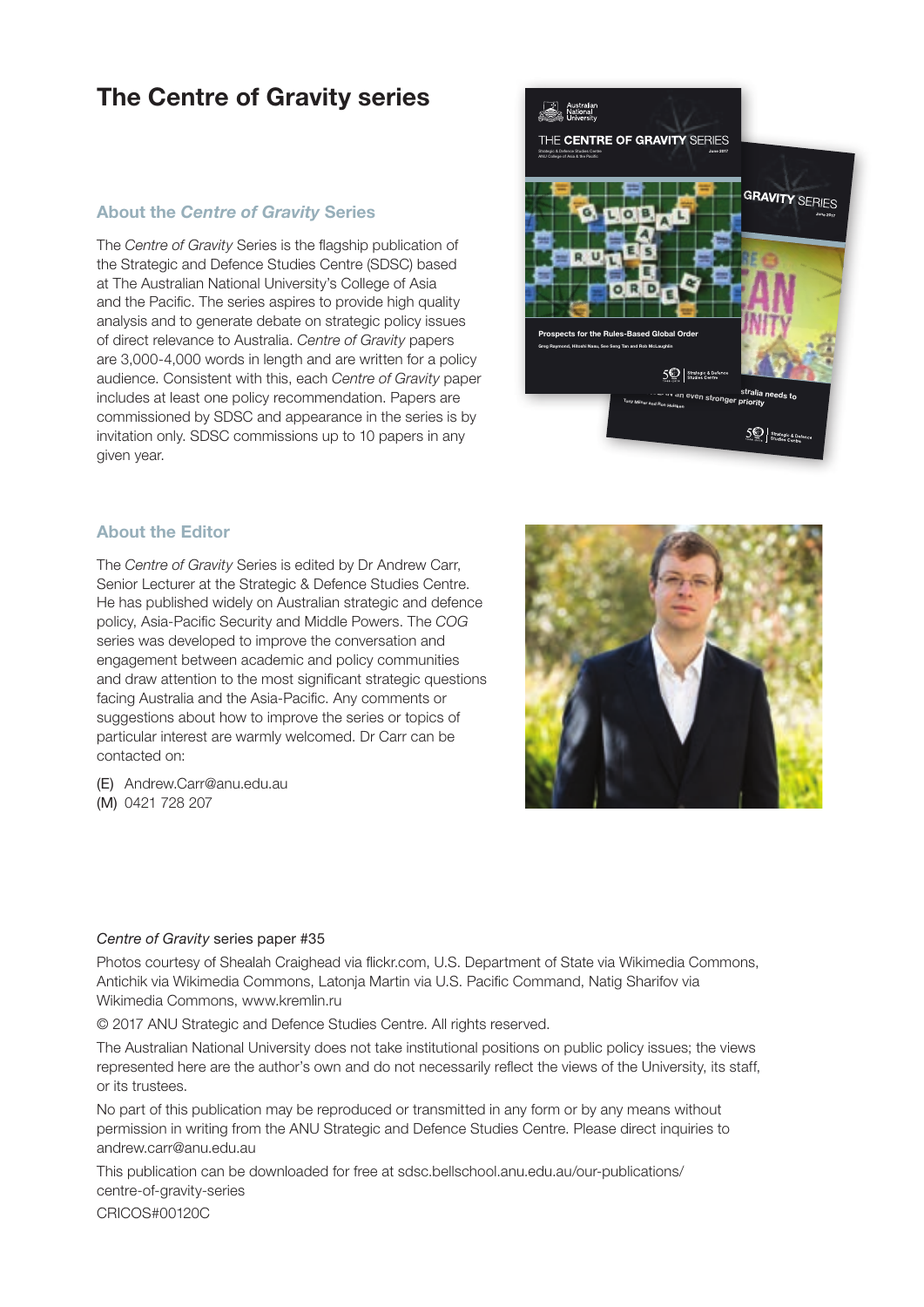

#### About the author

Robert Ayson is Professor of Strategic Studies at Victoria University of Wellington where he works closely with the Centre for Strategic Studies. He has held academic positions with the Australian National University, Massey University and the University of Waikato, and official positions with the New Zealand government as an intelligence analyst and select committee advisor. He is an Honorary Professor with the New Zealand Defence Force Command and Staff College and an Adjunct Professor with the ANU's Strategic and Defence Studies Centre. Professor Ayson gained his PhD in War Studies as a Commonwealth Scholar at King's College London and his MA as a Freyberg Scholar to the ANU. His recent writings include *Asia's Security* (Palgrave Macmillan, 2015).

Robert Ayson coordinates the Asia-Pacific Economics-Security Nexus project supported by Victoria University's Asia-Pacific Trading Nation theme. This paper is the project's first published output. It builds on a Centre for Strategic Studies workshop in Wellington in December 2016 which also included scholars from the ANU and Singapore's Nanyang Technological University. The author is grateful for comments from colleagues on earlier versions of this paper.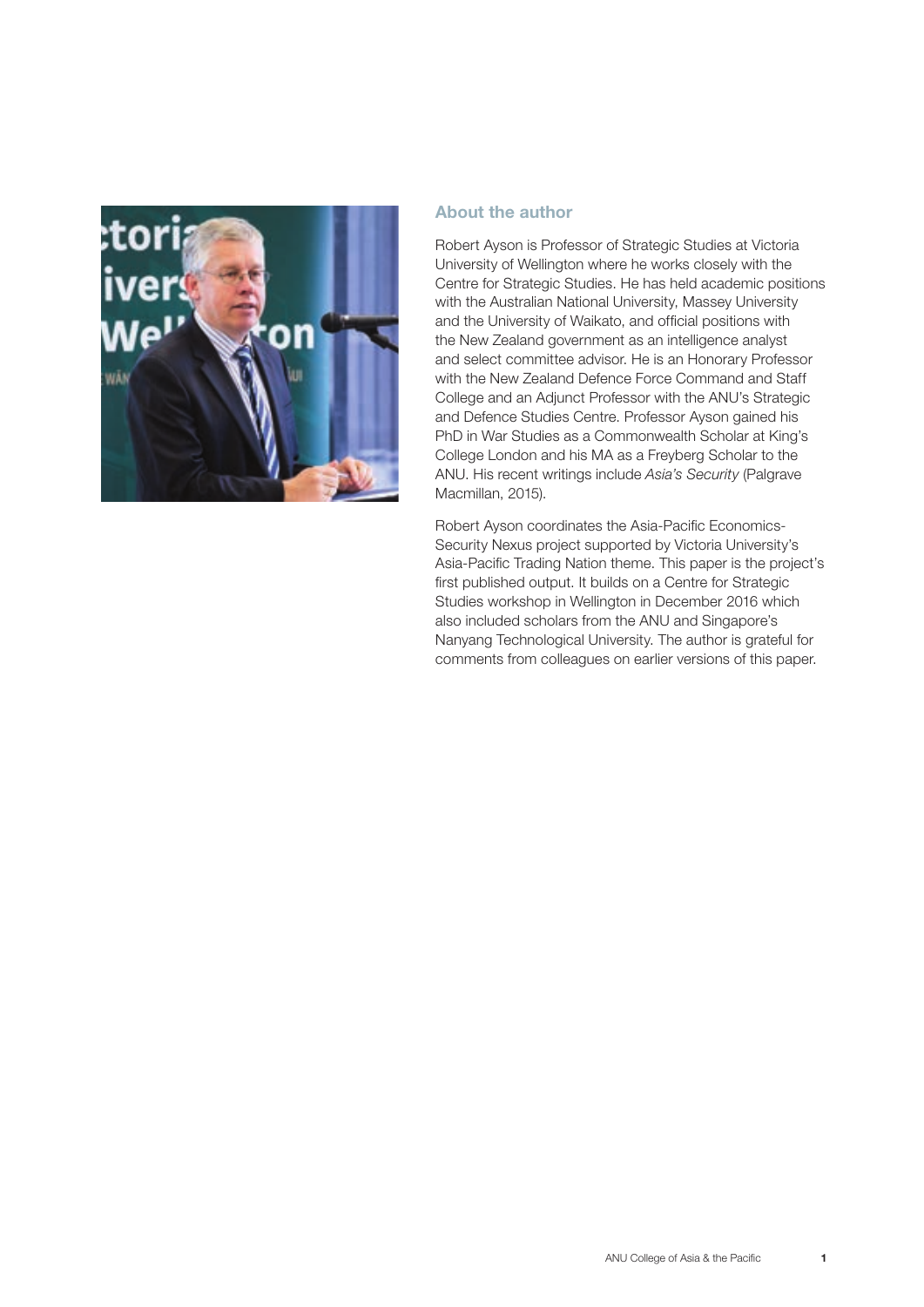## The Economics-Security Nexus Under Trump and Xi: Policy Implications for Asia-Pacific Countries

Robert Ayson

### Executive Summary

- $\triangle$  Rather than anticipating an all-or-nothing choice between security interests with the US and economic interests with China, many Asia-Pacific countries have been making smaller choices to work with both great powers to encourage a regional equilibrium.
- $\triangle$  North Korea's nuclear and missile provocations have encouraged some economics-security cooperation between China and the US in the Trump-Xi era.
- $\triangle$  China has been using economic pressure unilaterally and competitively to advance its own security agenda in the region. In contrast the Trump Administration's withdrawal from the Trans Pacific Partnership raises uncertainty about America's economics-security influence in the region.
- $\triangleq$  While some ASEAN-centred regional institutions traverse both economic and security issues they are of limited help for countries seeking respite from more pointed instances of economics-security pressure.
- $\triangleq$  Small and medium Asia-Pacific countries might deepen their bilateral and plurilateral collaboration to reduce their exposure to the changing mix of pressure and reassurance coming from Beijing and Washington.

### Policy Recommendation

 $\triangle$  Australia, New Zealand and Singapore should assess the support they can provide to each other, including in the exchange of ideas and experience, in managing economics-security pressures in a changing Asia-Pacific region.

#### Not one big choice *between* the US and China but smaller economic and security choices *with* both

The links between economic and security considerations are intensifying in Asia. The economic side of the house favours China, the leading trade partner for many countries in the region. In contrast, the United States has been the main security guarantor. This informal division of labour often feeds the view that the region's smaller and medium powers might eventually confront an all-or-nothing choice between their main economic interests with China and their main security interests with the United States.

Australian Prime Minister Turnbull has been among those pushing back against this idea.<sup>1</sup> But whether or not we think a big choice between the US and China is approaching, regional countries have already been making smaller choices in their everyday relations with the two great powers. Several of them, including Australia and New Zealand, have chosen to get closer economically to China by negotiating Free Trade Agreements (FTAs). Many have also been making choices to deepen their security cooperation with the United States.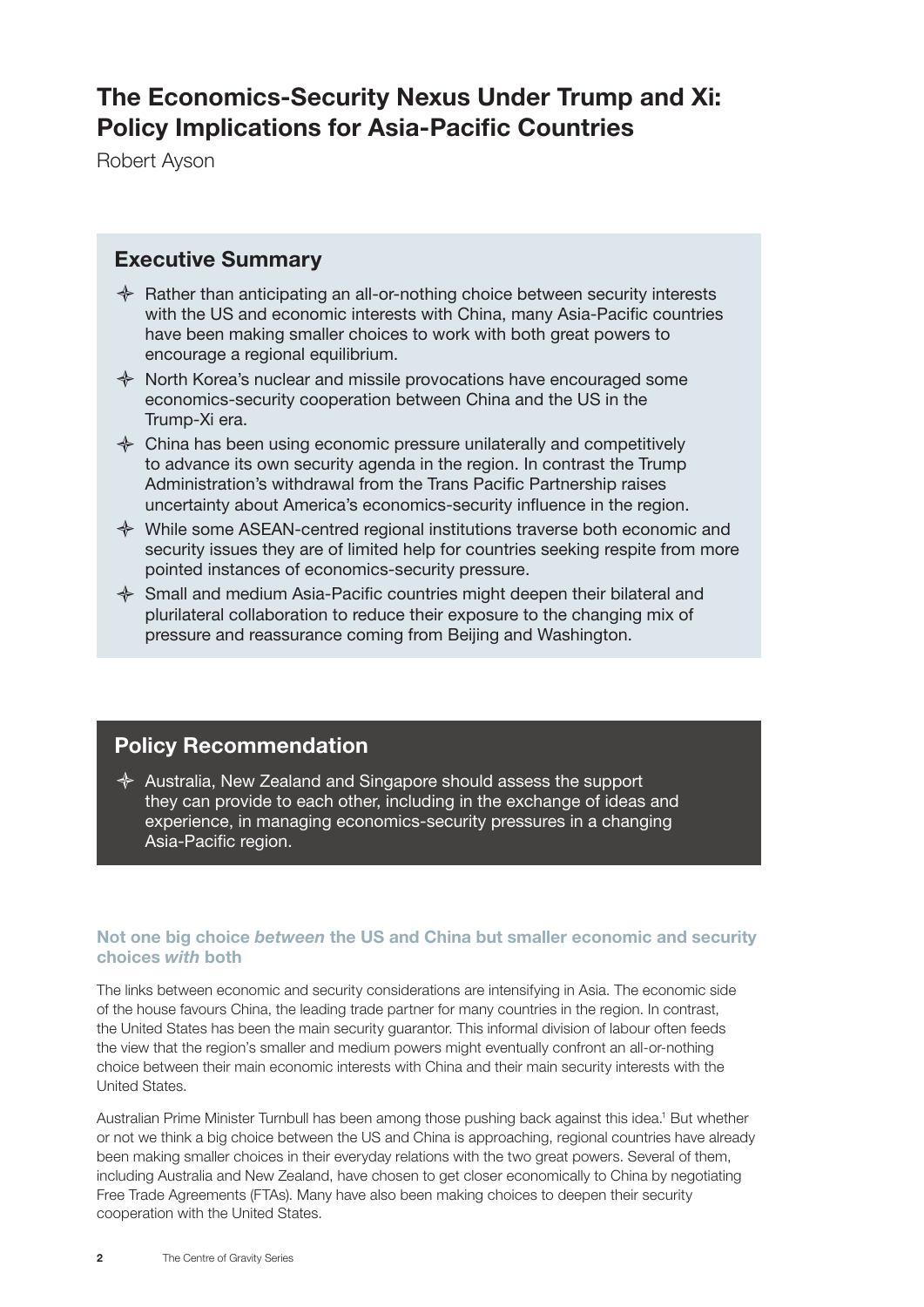

# Beijing may be putting in place an infrastructural sphere of influence.

But the US does not have a military monopoly and many states in the region have also begun to work more closely with the People's Liberation Army. Wellington's most recent Defence White Paper acknowledges that China's 'policies directly affect New Zealand's security and economy', and identifies China as 'an important strategic partner for New Zealand.'2 Likewise China does not have a complete grip on economic interactions in the region. At least until the Trump Administration's arrival, many regional countries were deepening their economic connections with the United States through the Trans-Pacific Partnership (TPP) process.

These choices indicate that the region's small and medium players are seeking to enjoy the best of both worlds. They are not seeking to work with one great power at the expense of the other. And avoiding such a dilemma does not require US-China equivalence. The two great powers are at different stages. The United States already enjoys comprehensive sources of power in Asia, while China is still translating its economic might into diplomatic and military influence.

Nonetheless Beijing has a growing role as a rule-maker and regional institution builder. As China closes the influence gap on the United States, regional countries will find more new choices occuring in their relationships with Beijing. On the economic side these go beyond FTAs. For example, New Zealand was the first western country to sign up to China's Asia Infrastructure Investment Bank (AIIB). This can be taken as a sign of confidence in Beijing's view of future regional connectivity3 , not least because New Zealand will also participate in China's Belt and Road Initiative (BRI).

While the BRI's final destination remains unclear, Beijing may be putting in place an infrastructural sphere of influence.<sup>4</sup> But rather than shifting decisively into China's orbit, Wellington has also been increasing its security ties with the United States, including in maritime military affairs. Like many other regional capitals, Wellington prefers a regional equilibrium in which *both* the United States and China feature strongly but where *neither* of them commands a monopoly of attention.

This means saying yes to both Beijing and Washington, and it involves a mix of less-than-absolute economic and security choices to work with both parties.<sup>5</sup> But an accumulation of small choices can also create larger outcomes, communicating a sense of alignment that is not always initially intended.<sup>6</sup> Some countries aiming for equidistance between China and the US may still come across as favouring one side over the other. This may have been an image problem for Malaysia, for example.

There is no consensus on what a balanced approach looks like. Australia's ideal mix (which includes an especially strong US role) is different to New Zealand's, as is Singapore's. In some parts of the region, especially mainland Southeast Asia, China appears to face little sustained competition for influence from the United States.<sup>7</sup> This makes a balance difficult to achieve, unless second tier powers such as Japan become much more active.

Most regional countries benefit when the United States and China recognize that they share common interests in regional security *and* regional prosperity. In recent decades the region has enjoyed plenty of both. Ironically, this may be partly due to an imbalance of power: America's advantage over China in the projection of military power across maritime East Asia. This helped Washington retain a unique role as a security provider, including to its formal allies in the region. The resulting stability reassured policymakers and investors, making the US *security* role a necessary, but not sufficient, condition for Asia's prosperity.

America's contribution to a positive economics-security nexus also suited China whose principal concern was economic development. Accordingly, some argue that China chose to accommodate rather than contest America's maritime military predominance in Asia.<sup>8</sup> This informal great power bargain also allowed other regional countries to pursue economic agendas and worry less about providing for their own security.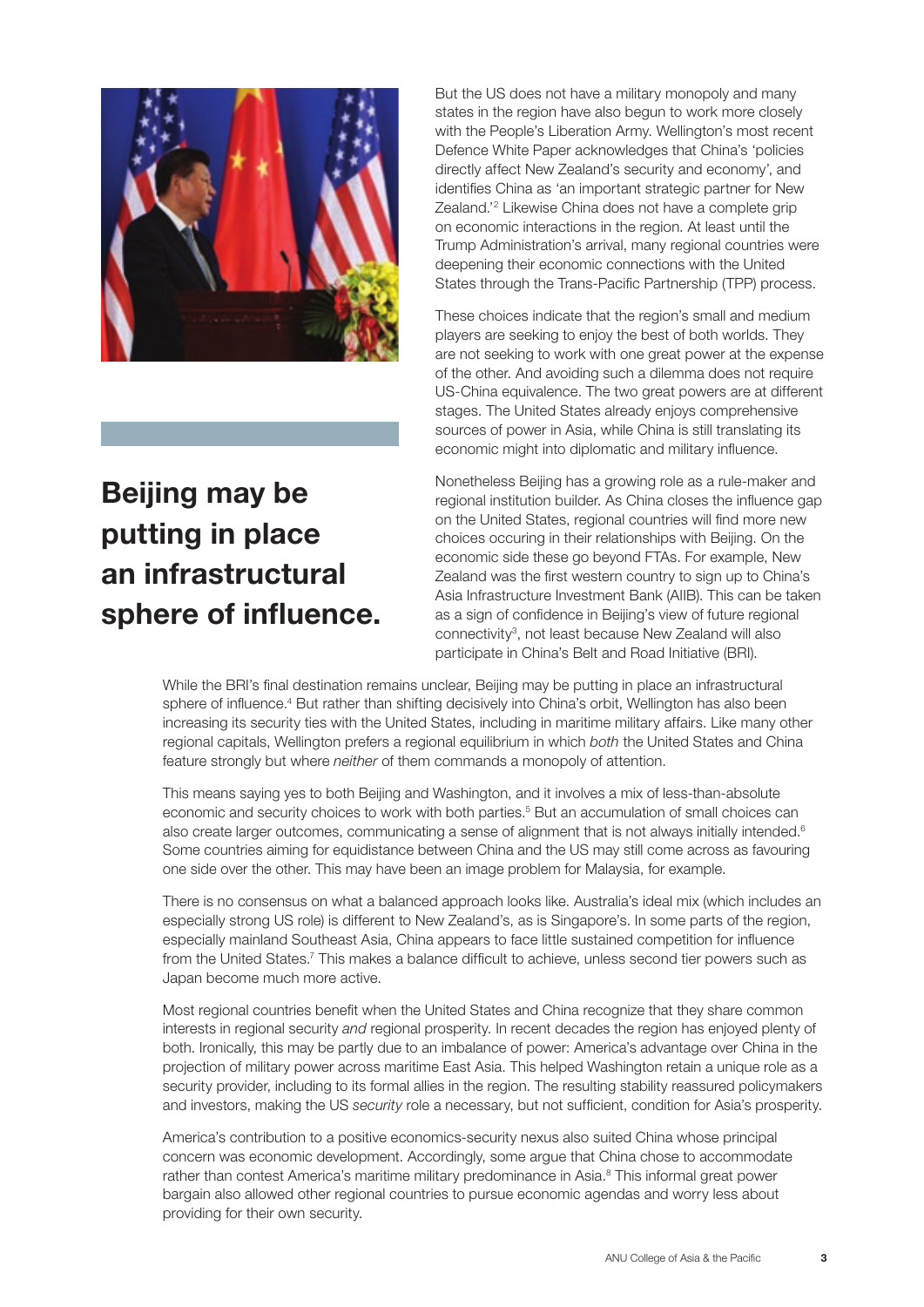This great power understanding looks increasingly fragile as China presses its claims for regional leadership, a trend accentuated under Xi Jinping. Yet bilateral trade and investment connections remain valuable to both great powers and remind them of the high costs of an Asian war. Neither acts as if their economic interdependence *guarantees* US-China peace. But we can have at least some confidence in the popular economics-security argument that international trade reduces the likelihood of war.<sup>9</sup>

The more the United States and China value their bilateral economic and security connections, the less that other regional countries should face zero-sum choices as they manage their relations with the big two. They are unlikely to find themselves making one big choice between economic inducements (where China has an advantage but not a monopoly) and security cooperation (principally with the United States, but also to some degree with China).

#### China and the US have competed to exploit the economics-security nexus

This sounds like a harmonious arrangement. But China and the United States are also competing for regional leadership. They are trying to shape how others see them in economic and security terms. One way of doing this is to exploit economics-security links in their relationships with other powers, as well as with each other.

China is known for expressing its displeasure about the security policies of some of its regional economic partners by imposing unilateral trade sanctions or by indicating that aspects of economic cooperation may be at risk. As tensions grew between Beijing and Manila over the South China Sea in 2012, for example, China imposed limits on banana imports from the Philippines. These

# If Washington cedes power to China in Asia it will not happen in one fell swoop but gradually.

restrictions, officially explained as health precautions, but timed to coincide with disagreements over the Scarborough Shoal, were lifted in advance of President Duterte's visit to Beijing in 2016.

Last year, John Key (New Zealand's Prime Minister at the time) arrived in Beijing to messages in government-linked newspapers that if Wellington wanted an enhanced FTA it might want to stay quiet on China's South China Sea policy.10 Once that message had been delivered, these stories disappeared from the internet. Bates Gill and Linda Jakobson note similar pressures have been brought to bear on Australia.11 And China recently signalled its disapproval of Singapore's external policy by excluding Prime Minister Lee from a BRI leaders meeting.12

It is unlikely that China expects to extract all-or-nothing choices where governments side with Beijing and forsake connections with Washington. China may simply be expressing its view in a material way and hoping that its pressure persuades countries to come a little closer in their positioning. Beijing's best hope could be that an accumulation of small choices in its favour eventually translates into decreasing regional influence for the United States. If Washington cedes power to China in Asia it will not happen in one fell swoop but gradually in a series of small moves.

Beijing's pressure on individual countries may also be intended to show other parts of the region that it has increased leverage which it may deploy on later occasions. It is intriguing to speculate how many Asia-Pacific countries have modified their behaviour in *anticipation* of material pressure from China even if they have not directly experienced it themselves.<sup>13</sup>

The United States has also exploited economics-security connections in this competitive quest for regional influence. This is not a new trend. But a relatively recent example attracted particularly close attention: the Obama Administration's promotion of the TPP. With China gaining regional status from its strong economic position, military balancing could only get America so far. Accordingly Washington wanted to contest China's role in shaping the rules for Asia's economic integration. And as the 2016 Presidential election loomed, the outgoing Obama Administration argued that abandoning the TPP would hand a major victory to China.

US involvement in the TPP certainly promised economic gains. New Zealand, for example, wanted to offset the absence of a bilateral FTA (which is now, somewhat ironically, back on Wellington's drawing board<sup>14</sup>). But security arguments also took on importance. New Zealand may have been very sensitive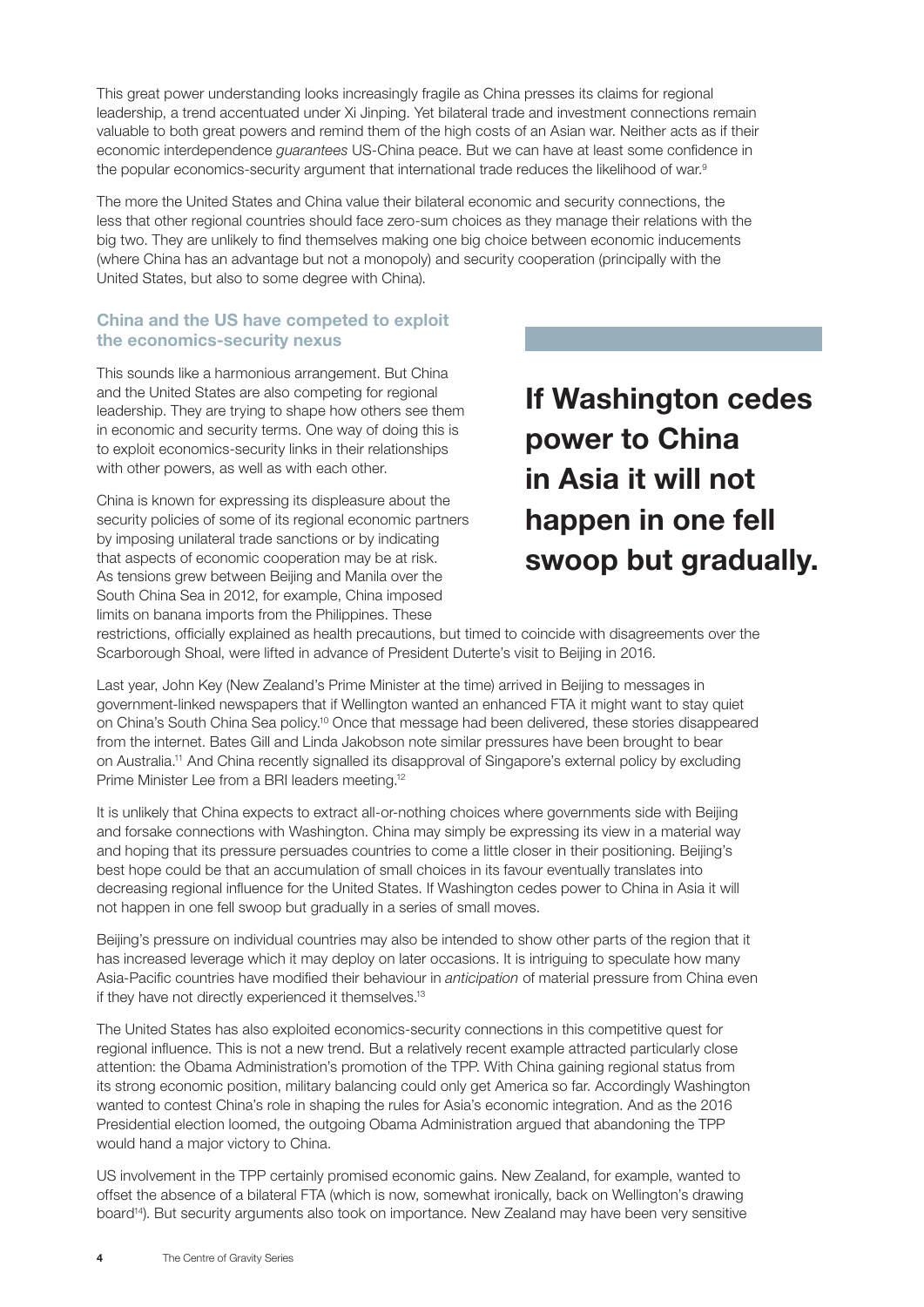about ideas that the TPP was designed to exclude or contain China.15 But Wellington was becoming more concerned about China's approach to regional security, including in the South China Sea. This elevated the importance of a comprehensive US regional presence. For Wellington, there was nothing better that Washington could do than remain part of the TPP process. A similar message was delivered at the White House by Singapore's Prime Minister.16

Some Asia-Pacific countries may have modified their behaviour in anticipation of material pressure from China.

Had the United States remained within the TPP's auspices, it would not have been able to dominate Asia's economic integration. For many Asia-Pacific governments, the TPP complemented other economics-security connections. Some of these arrangements have not involved Washington,<sup>17</sup> and the overall trend favours China more than it does the United States. Even so, an active American role supported hopes for a regional equilibrium, helping to keep the economic and security options open for smaller and medium powers.

In America's absence, the 11 member TPP now enjoys de facto leadership from Japan, a role Shinzo Abe has welcomed.18 The locus of the economics-security argument has also been moving. In an interview following a successful visit to Japan, New Zealand's Prime Minister Bill English argued that the TPP had 'more relevance as a strategic agreement at a time when the US has pulled back, where China and Japan are taking leadership and where they're all feeling a bit threatened and destabilised by what's going on with North Korea.'<sup>19</sup>

#### The US has relied on China's economic influence to address the North Korean security challenge

No regional country, including Japan, can replicate the economics-security reassurance traditionally provided by the United States. President Trump seems predisposed to eschewing that role. During the campaign, two of his leading economic advisers argued that while Barack Obama and Hillary Clinton 'billed the TPP as a national security measure to help contain a rising China,' the TPP (along with the North American Free Trade Agreement and the acceptance of China's participation in the World Trade Organization), would 'only weaken our manufacturing base and ability to defend ourselves and our allies'.<sup>20</sup>

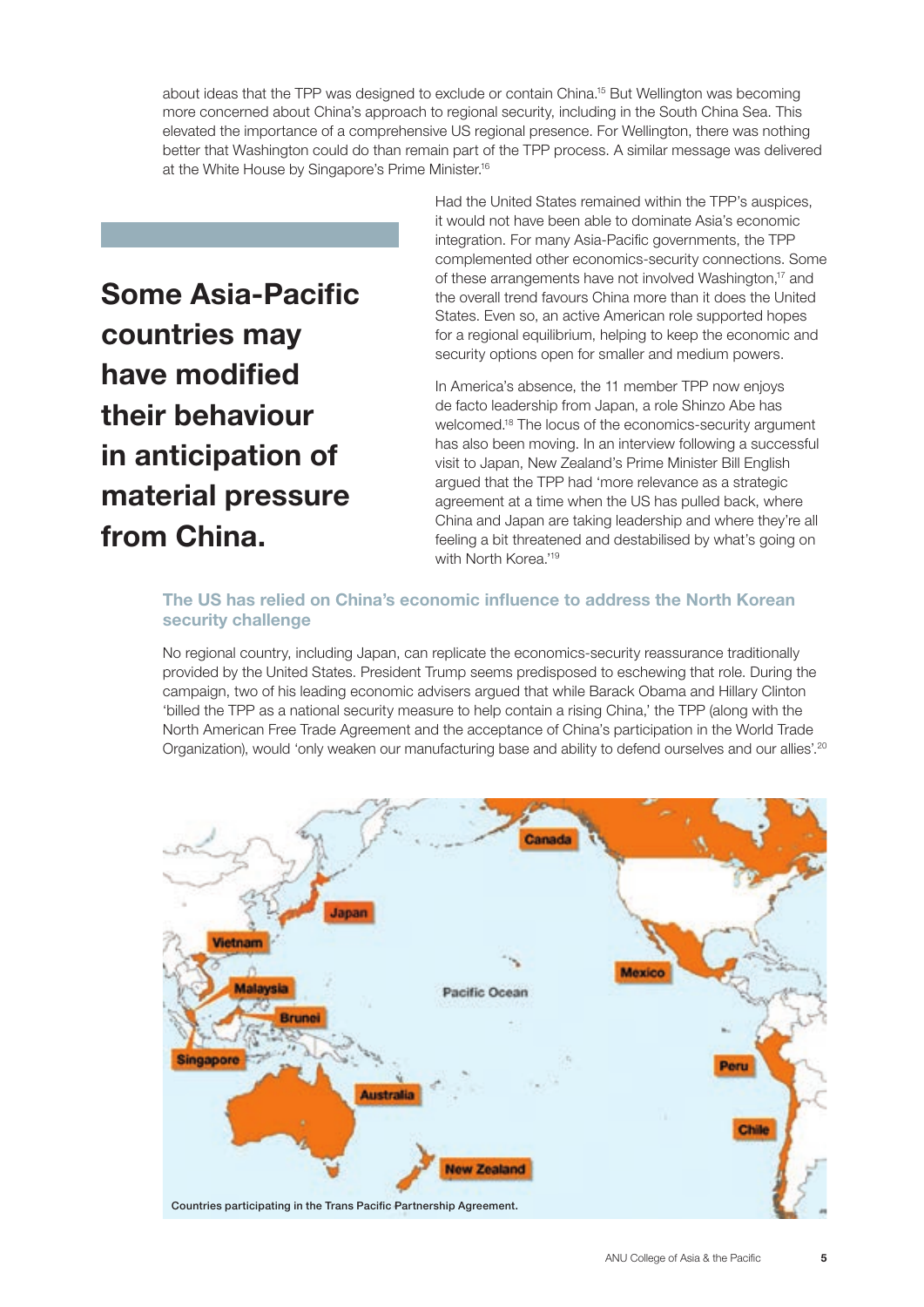Trump doubts economic multilateralism because the involvement of smaller countries dilutes Washington's bargaining power.21 His mercantilist tendencies complicate America's traditional relationships. Campaign messages suggested allies needed to pay more for the security outcomes they apparently were enjoying at America's expense. In his first Presidential visit to Europe, Trump not only excoriated NATO allies for their defence spending commitments, but also failed at that time to explicitly reinforce America's obligations under Article 5 of the treaty.<sup>22</sup>

But rather than a fresh start with a new suite of options, many of the foreign policy questions facing the Trump Administration are familiar ones for the United States. In the Asia-Pacific region, the most urgent of these is the accelerating pace of North Korea's nuclear and missile programs. Here Trump's approach so far has been zero parts violent use of force against Pyongyang, two parts gunboat diplomacy, and plenty of reliance on coercive versions of the economic-security nexus.

Those advocating violent action against North Korea's facilities need to contend with Pyongyang's capacity to cause catastrophic damage to South Korea. Military escalation on the peninsula would also have important economic effects<sup>23</sup>, potentially fanning out across the region. China's long-standing interest in North Korea's security is also a limiting factor. Should a limited American attack precipitate serious escalation as Pyongyang responds, Beijing might also be brought into the action, even though China has been indicating to Pyongyang that it has not written a blank cheque for its irresponsible ally.

US military capabilities are not irrelevant in this picture. But in North Asia (unlike the Middle East and Central Asia) they are used to generate threats and avoid violent action. As the crisis surrounding North Korea's nuclear program intensified in early 2017, the Trump Administration doubled down on the familiar American mantra that 'all options' were 'on the table'.<sup>24</sup> Vice President Pence suggested that the US cruise missile attacks against a Syrian airbase and the detonation of a massive fuel air explosive against ISIS targets in Afghanistan, were a signal for North Korea as well. But much of the American playbook, including flights of nuclear-capable bombers into airspace over the peninsula,<sup>25</sup> is familiar stuff with a mixed track record. Trump's promise of severe action against North Korea should Kim Jong-Un continue to threaten the United States, reiterated in September by Defense Secretary Mattis, unnerved many onlookers. But this also appears to have been an exercise in coercive diplomacy, albeit a very risky one.

With little sign that military options can stop Kim Jong-Un in his nuclear tracks, and with the price of using violent force so high, the Trump Administration has relied heavily on variations of the economicssecurity nexus. This is clear in the new President's approach to China. As Xi Jinping arrived in Florida in April 2017, some expected Mr Trump to play tough on US-China trade relations. He had been advised during the campaign that China's trade posture was a recipe for American weakness.<sup>26</sup> Trump had indicated he might slap major tariffs on Chinese imports to help bring jobs back to the United States, and name China as a currency manipulator on his first day in office.

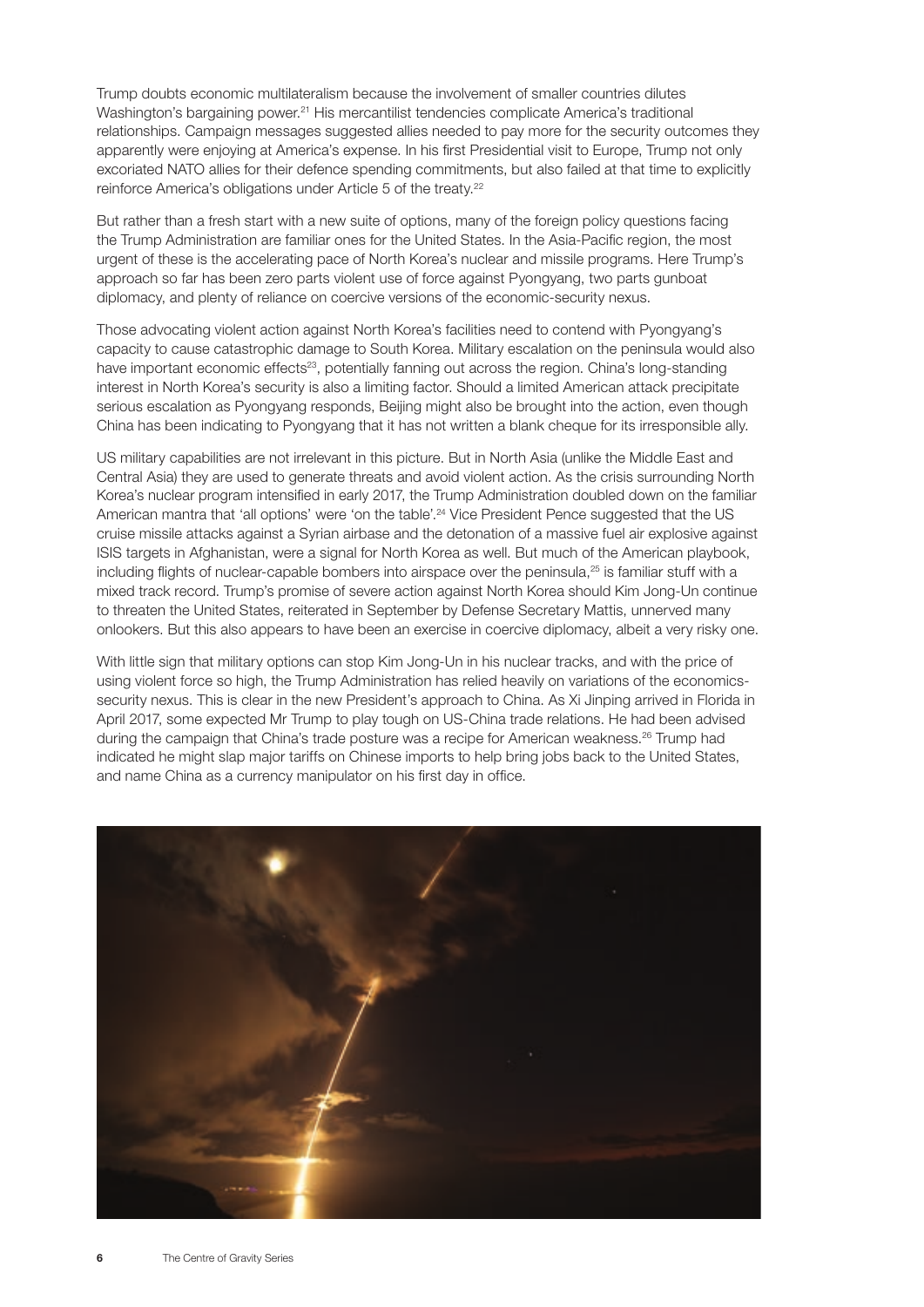But this is not what happened at Mar-a-Lago: Trump sought Xi's agreement to place extra pressure on North Korea, which had conducted a provocative missile launch just before the summit.<sup>27</sup> Trump did so playing a two-track game. If China did not apply sufficient pressure to North Korea, the United States would go it alone.<sup>28</sup> But if Beijing punished North Korea, Trump said he would look more favourably on US-China trade questions.<sup>29</sup> At about this time it became known that China was not being listed in a prominent US report as a currency manipulator. Trump tweeted that this would not have been the right thing to do when there was a real possibility of China's extra cooperation against North Korea.<sup>30</sup> His willingness to penalise China remains limited: the recent announcement of an *investigation* into China's intellectual copyright practices does not mean that a Sino-US trade war is imminent.

#### Some cooperation with the US, but China is using economics-security pressures unilaterally elsewhere

Similarly, Trump expects Xi to use an economics-security logic towards North Korea. He wants Beijing to use economic pressure to influence Pyongyang's security policy. But China's past efforts in this regard have not proven very stringent or successful.<sup>31</sup> Other countries, including the United States, have not had great success either. Brendan Taylor argues that 'there is little if any evidence to suggest that the application of sanctions against North Korea has had any meaningful effect on Pyongyang's decision-making calculus'.32

Cooperation between Xi and Trump on North Korea may be fitful but its importance should not be under-rated.

While economic sanctions may not change the security picture on the Korean peninsula, they are unlikely to risk truly catastrophic harm. Compared to some alternatives (including the use of violent force) they may be the least ugly choice available. Beijing knows Washington has limited options and that its quest for economics-security pressure on Pyongyang depends on the choices that China makes.<sup>33</sup> This reduces America's bargaining power over China, although Trump may have been obfuscating this reality through a confusing pattern of alternating positions. He began by praising China for putting pressure on Pyongyang, including by halting coal imports from North Korea.<sup>34</sup> But the evidence was mixed: as well as concerns in Washington that North Korea was using Chinese supply chains to evade UNauthorised sanctions<sup>35</sup>, China-North Korea trade appeared to be increasing.<sup>36</sup> Trump then complained that China was doing not nearly enough, and the United States placed sanctions on a small number of Chinese firms with close

North Korean connections.<sup>37</sup> Those US measures against Chinese firms were widened even though China had agreed to stiffer sanctions at the Security Council and even though its economic pressure on Pyongyang had started to become more evident.<sup>38</sup>

The cooperation between Xi and Trump on North Korea may be fitful but its importance should not be under-rated. Despite its doubts about the United Nations system, the Trump Administration has cooperated with China and other Council members to draft additional sanctions which have been passed unanimously and publically in the wake of further North Korean ballistic missile tests. This means that the use of economic pressure by China (and the United States) on North Korea enjoys a significant amount of international endorsement.

Regardless of its effectiveness in changing North Korea's behaviour, this limited US-China collaboration is welcomed by countries in the region desiring positive relations between the two biggest powers. While Japan is often worried by signs of Sino-US policy coordination, Shinzo Abe is reported to have told South Korea's new President Jae-in Moon that 'The only way to make North Korea listen is through Chinese economic and American military pressure'.39

But small and medium countries in the region should not expect relief from economic-security pressures fanned by great power competition. In connection to the very same North Korean challenge, Beijing has used economic pressure to signal its displeasure at the Republic of Korea's agreement to deploy the US Terminal High Altitude Air Defence system (THAAD).<sup>40</sup> While Seoul and Washington explained this deployment as a response to the growing North Korean threat, Beijing views the radar capacities of this system as a challenge to its own missile forces, and thus to the strategic balance upon which its security depends.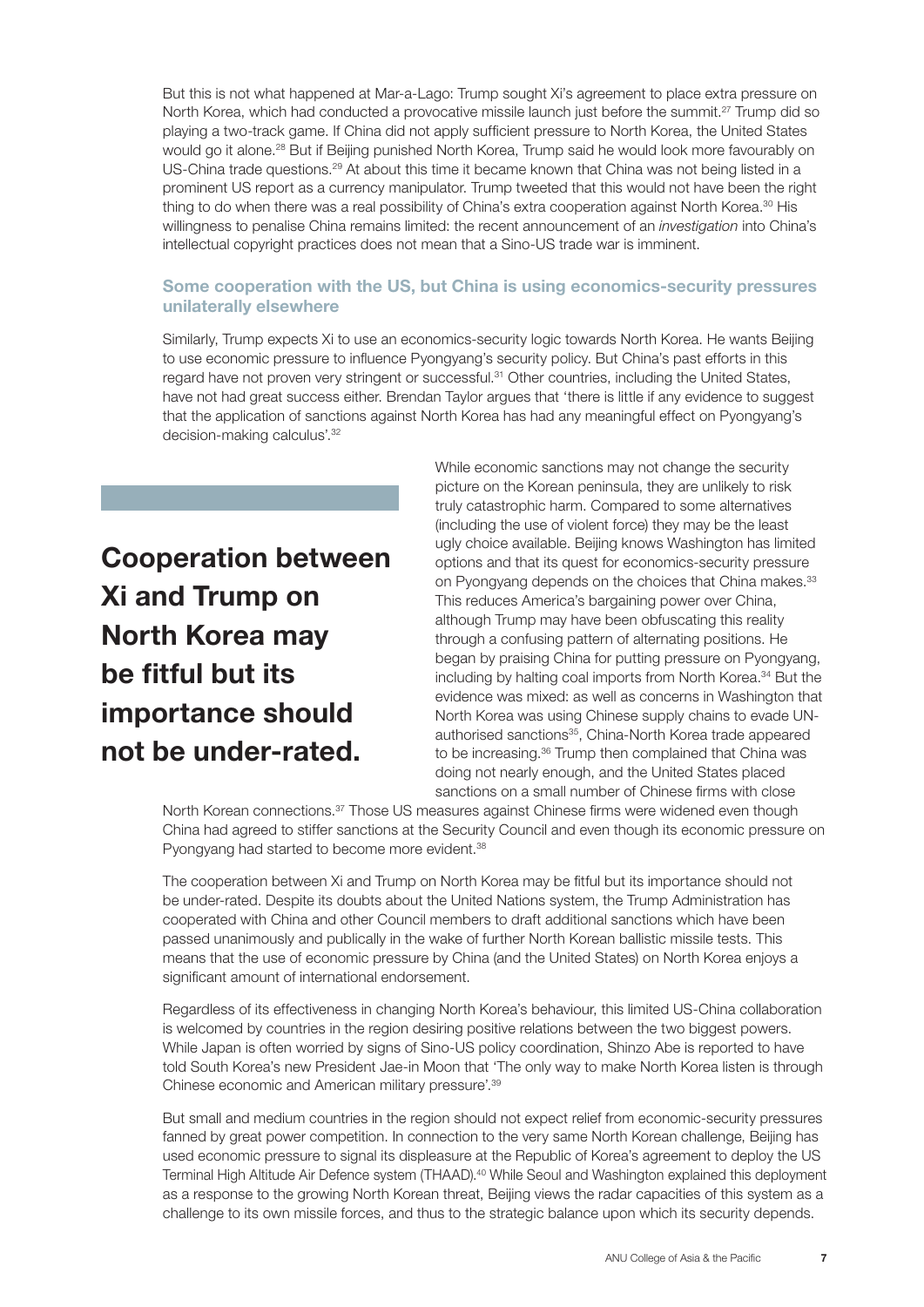Reduced Chinese tourism to South Korea and business for South Korean firms operating in China were expected to lower the ROK's economic growth by 0.2 per cent of GDP.<sup>41</sup> That said, earlier instances of China's economic pressure do not appear to have succeeded in changing South Korea's mind on missile defence.<sup>42</sup> But in a happy turn of events for Beijing, the election of President Moon has brought into office a South Korean leader who is skeptical about the deployment of the missile defence batteries. The resulting improvement in relations with China saw some circumstantial evidence of a relaxation of Beijing's sanctions pressure on the ROK.<sup>43</sup>

Even if Moon's approach is explained as a function of domestic politics from which alliance relations can be quarantined, this remains an important episode for other US allies and partners to be aware of. From time to time they too will make security choices that do not please China, and



they will want to be aware of the likely costs ahead of these decisions. Unlike the sanctions pressure on North Korea, much of which has specific Security Council endorsement, Beijing's pressure on South Korea seems disconnected from wider notions of legitimate conduct. South Korea, after all, is anything but a rogue state. What does this say to other countries in good standing with the international community? And what does it mean for expectations of China's approach to its trade agreements in situations where it has security disagreements with these economic partners? These are important questions for policy-makers to consider.

#### At a time when extra reassurance would help, the Trump Administration offers economics-security uncertainty

The bigger uncertainties right now relate to the future course of American policy, including its management of economics-security connections. Some signs of promise have been evident. Avoiding a trade war, at least to this point, has been good news for the region. A speedy escalation in protectionism would seriously harm the interests of New Zealand, Australia, Singapore and others and would also be a blow to the rules-based approach to trade disputes embodied in the World Trade Organisation.44

Regional partners of the US and China may also have been reassured that Trump and Xi agreed to establish four new bilateral dialogue mechanisms in place of the US-China Strategic and Economic Dialogue. One of these, the new Comprehensive Economic Dialogue had its first Ministerial-level meeting in Washington in July 2017. But any promise of a new era in US-China collaboration was overtaken by a failure to agree on the path ahead for the bilateral trade relationship, complicated by Trump's zero-sum reading of bilateral trade balances.45 Also troubling was the possibility that his Administration would resort to a seldom-used trade law, allowing trade restrictions on the basis of US national security interests and bypassing America's WTO commitments.46 This would be an economicssecurity connection where the United States becomes less reassuring to a number of its partners.

The same can be said for Mr Trump's commitment to renegotiate (or even cancel) the KORUS free trade agreement between the United States and South Korea. This trade policy threat came as the two allies were working closely on North Korea, a shared security concern. It came when South Korea was taking economic risks in its relations with China (its leading market) by deepening its missile defence cooperation with Washington. (This KORUS threat re-emerged on the eve of North Korea's sixth and largest nuclear test). Mr Trump's expectation that South Korea should contribute \$1billion to that system also raised the potential costs for Seoul.<sup>47</sup> And, as we have seen, coming onto the scene was a government more doubtful about missile defence, whose leader subsequently claimed that some of the THAAD launchers had been installed in South Korea without proper consultation.48 Trump's management of economics-security choices with one of its leading allies in Asia is not a reassuring model for other partnerships.

In this fluid situation, smaller and medium powers may doubt the reliability of the great power equilibrium. They may question how much the United States is now able to reassure them when China applies unilateral economic pressures to shape their security perceptions and policies. At a time when protectionist sentiment is in the air, Washington may have few options to offer countervailing economic incentives to dilute these efforts.<sup>49</sup> As a symbolic turning point, America's withdrawal from the TPP, while not removing the US from regional markets, may exacerbate these troubling perceptions.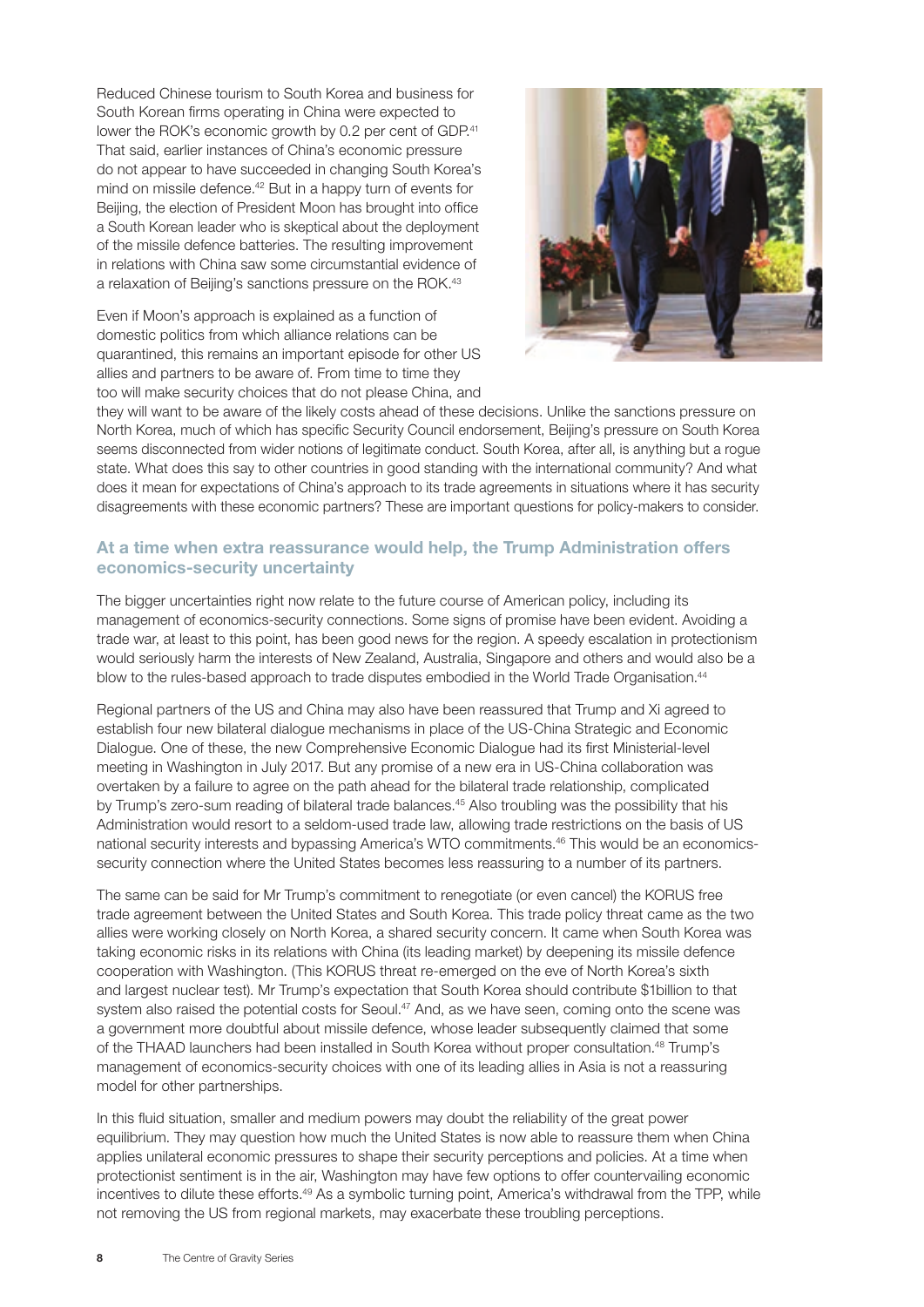Washington's reduced ability to apply economic power may leave it relying even more on its obvious military advantages. But the violent use of military force in Asia remains a very costly proposition. Hence America's reliance on military signalling, including in the South and East China Seas, is likely to intensify.<sup>50</sup> Speaking at the launch of the Pentagon's newest aircraft carrier, Mr Trump said that 'Wherever this vessel cuts through the horizon, our allies will rest easy and our enemies will shake with fear because everyone will know that America is coming, and America is coming strong'.<sup>51</sup> But the US advantage over China in the manipulation of military pressure in maritime Asia has been closing.<sup>52</sup> And while America's influence attempts are designed to stop short of actual armed conflict, they nonetheless exacerbate China-US competition and the pressures placed on local states.

#### Smaller states have options in facing pressure and uncertainty from China and the US, but some of these are more promising than others

Fully acknowledging that economic and security challenges cannot be considered in isolation is imperative for policy makers who have not yet made this necessary adjustment. Joining up the policy machinery to encourage these analytical connections can be an important starting point.<sup>53</sup> But coordination is not an end in itself. Including multiple agencies in developing a national response, which may be easier in smaller states, may increase the chances of a good fit between the resulting policy and the country's external environment. But it is no guarantee of that.

There may be some unilateral options available, although it is important to be cautious about what these involve. It would be very risky for even a medium sized regional power to oppose economicssecurity pressure by attempting a countervailing response. Many of the recent attempts at economicssecurity pressure discussed above exploit trade connections to encourage a change in the smaller target's security calculus. It stands to reason that most small powers have limited ability to harm the economic interests of the larger states through their own responses (unless, for example, they had a near monopoly on a rare resource or were a dominant market for a particular good or service<sup>54</sup>). For a country like New Zealand, a tit-for-tat retaliation to limit trade might not only increase the chances of damage to its own economy. Its normative reputation as a champion of free trade would also be in question. Wherever possible then, regional countries should seek redress within the rules based system including through avenues such as the World Trade Organization dispute settlement process.

Washington's reduced ability to apply economic power may leave it relying even more on its obvious military advantages.

But there are other options. One is simply to ignore the pressure, or at least to give the impression that one is doing so. This is very difficult, however, if the economic pressure has been declared by the coercer, especially if it involves an important part of the target country's national economy. But at the same time, allowing market reports to indicate a problem exists without making a major issue of the pressure politically might suit attempts to indicate to the great power in question that attempts like this are unlikely to yield results. Indeed the most obvious form of resistance is simply to show no sign whatsoever of policy change, including the reiteration of statements on security issues that are consistent with what has occurred before.

Another response is to reduce vulnerability to pressure from great power (A) by developing closer connections with great power (B) and (C), if these partners are available. Some Asia-Pacific countries have been attracted to developing closer security relations with the United States when they have

anticipated (or experienced) economic pressure from China. This was one of the advantages to them of the Obama Administration's rebalance. At the same time those closer security links with Washington may be partly what is motivating China's pressure. An economics-security dilemma is therefore possible in these circumstances.

The most obvious economic means for reducing vulnerability to economic intimidation is to avoid overreliance on the relationship that is being pressured. That can be easier said than done when China is the leading trade partner of so many regional countries. As the three economies most dependent on China according to one 2015 report<sup>55</sup>, Australia, South Korea and Taiwan would seem to have additional reasons for trade diversification on account of their very close security relationships with the United States.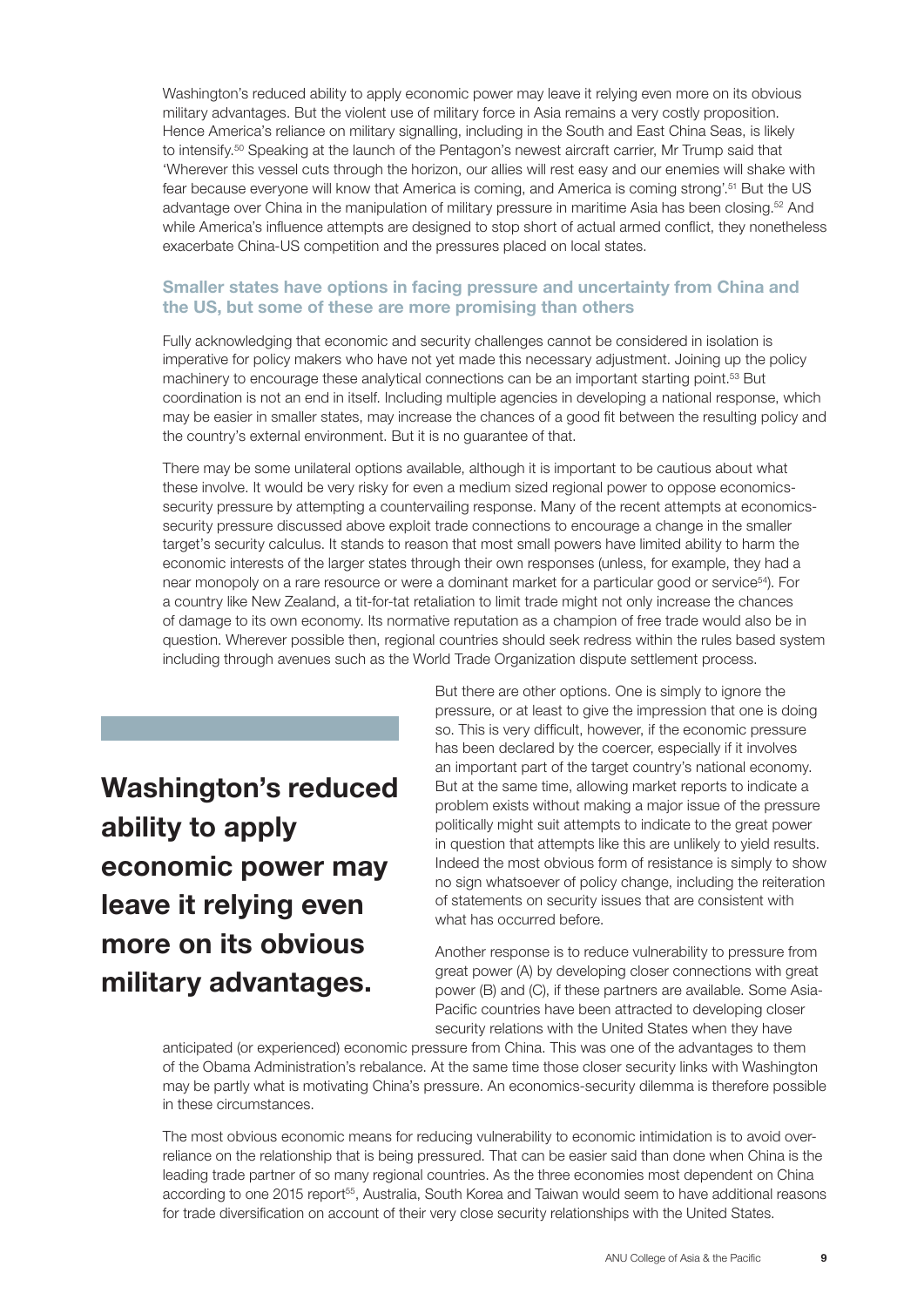Washington's changed approach to the TPP is not much help here either, (although its continuing involvement in APEC may be some consolation). Given the region's uncertainties in the Trump era, alliance diversification which reduces reliance on US security assistance may create other options for managing economics-security pressures. But this may be very difficult to achieve: alternative allies may be much harder to find that alternative markets, just as strategic loyalties to the United States may weigh more heavily than sentimentality about markets.<sup>56</sup>

A further unilateral option might be to raise the risk of defection. If the giver and receiver of pressure are already in a close relationship the latter might threaten to bandwagon with a competing suitor. For example, while Fiji has an authentic economic development rationale for achieving closer links with China, the Bainamarama government may have also been tempted to play the China card to show Australia and New Zealand that their sanctions had been ineffective.<sup>57</sup> But defection is a tricky game. If the analysis presented at the start of this paper is accurate, Beijing and Washington will know that most of their regional partners want good relations with both of them in the quest for a regional equilibrium. There is only so much defection that such a strategy would allow for. Playing the China card to Washington or the US card to Beijing may come across as a hollow and desperate gesture.

A threat of defection could still be tactically useful as a signalling gesture. Little more than a month into the Trump presidency, Singapore's Prime Minister Lee Hsien Loong indicated that his country might find itself being 'coerced to choose between being friends with America and friends with China' in the event of a serious downturn in US-China relations.58 This would be the antithesis of the inclusive great power equilibrium that Singapore's diplomacy has sought for years to encourage. But given Singapore's concerns over US trade policy, including in respect of TPP, this comment may have been a way of threatening future defection to China's side to encourage the Trump team to take Southeast Asia more seriously.

There are options. One is simply to ignore the pressure.

Almost all of the non-great powers in the region have limited capacity to manage economics-security pressures from larger states on their own.<sup>59</sup> One obvious response to this problem is to band together. While possibly as much by default as by design, some Asia-Pacific diplomatic institutions have anticipated an economics-security nexus of sorts. While coverage of the East Asia Summit often focuses on the regional security dimension<sup>60</sup>, this ASEAN-centred grouping made its first cooperative inroads in the areas of trade and energy.<sup>61</sup> And warnings that APEC should not be tempted to move onto security issues were ignored at the Auckland Summit in 1999 at the time of the East Timor crisis.

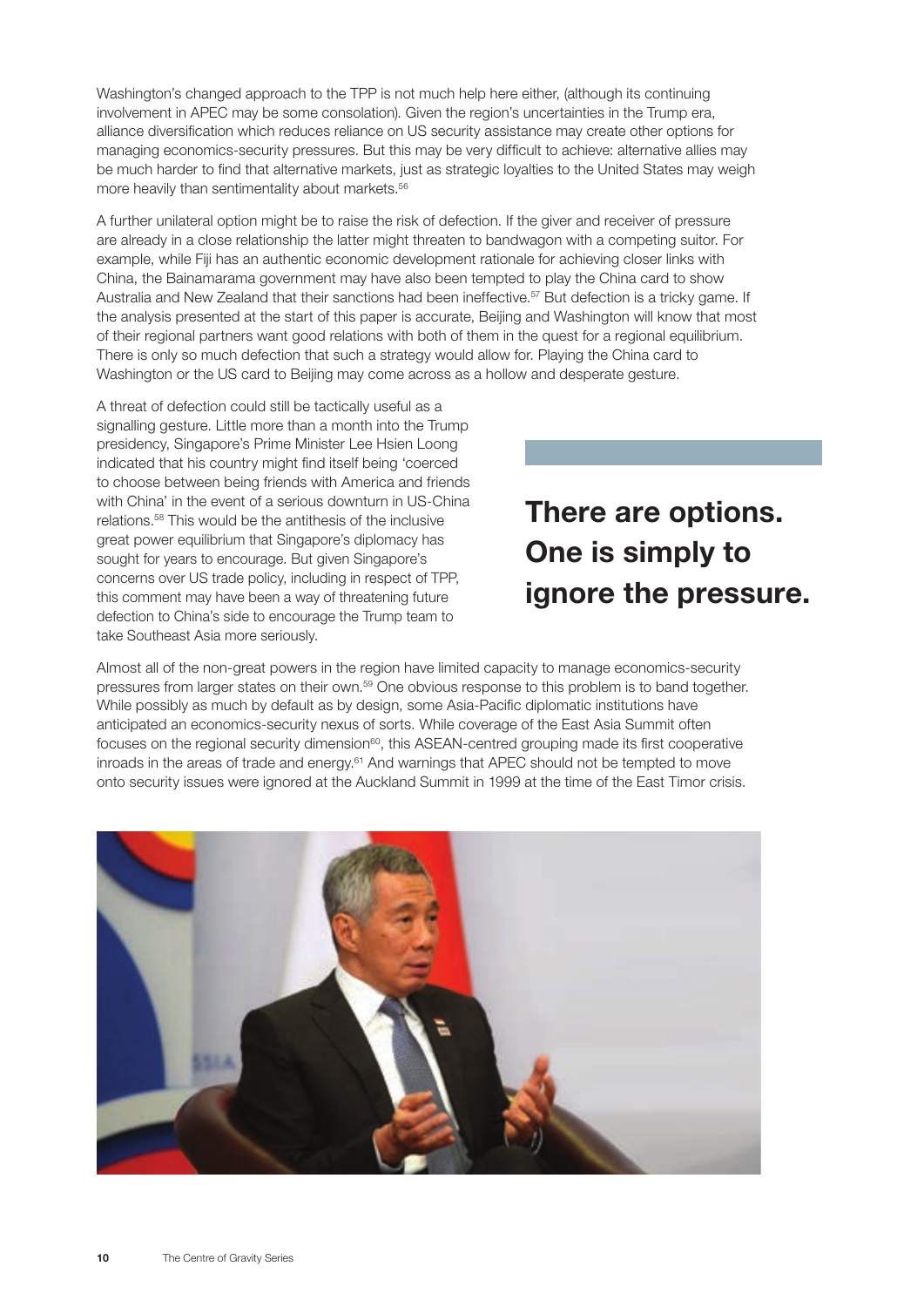The alphabet soup of regional forums already offers three advantages to smaller states. The first is a point of contact with and into the wider region (something that remains crucial for New Zealand, for example). The second is a point of simultaneous engagement for the larger powers, rather than a linkage with one at the potential expense of the other. The third is that in combination (and sometimes individually) these processes cover both economic and security questions.

Yet these regional processes also present obvious limitations. A regional institution that grapples with both economic and security factors in the region is one thing. But it is quite another to have a regional venue devoted to the intersections between these factors, and how they are being exploited (even though the ubiquitous working groups on an issue like maritime security invites such connections to be made). Functional separation can remain a stumbling block.

Moreover it is not clear how much Australia, New Zealand, Singapore and their closest regional partners can expect from even the most promising multilateral groupings. Long-standing efforts to create a sense of political, economic and security community can't always hide national differences. As T.J. Pempel has observed, 'the nation-states of East Asia continue to be driven far more by their quite distinctive national agendas than by any preexisting regionwide comity.'62

# A further option might be to raise the risk of defection.

Alternatively a greater focus on selected bilateral connections and informal plurilateral collaboration might help manage the economic (and security) pressure that is already affecting the region. But this would require an increased willingness among collaborating states to be exposed to pressure in relation to each other's choices and problems. Australia might wonder how many of its closest East Asian partners would be ready to offer assistance each time it came under economics-security pressure. And it might be wondered how often New Zealand would express concern whenever one if its most valued East Asian partners was on the receiving end of unwanted economics-security pressure.

At the same time, it would have been an act of considerable imagination to foresee a situation where Japan was assuming the mantle of de facto TPP leadership. Australia's close security links with Japan have been a fact of regional diplomacy for several years. But even twelve months ago we might not have foreseen a joint statement from the Prime Ministers of New Zealand and Japan which raises the bar for their cooperation on economic and security questions and the connections between them. The joint media release from their May 2017 meeting emphasises 'the importance of close cooperation in realising TPP's strategic and economic benefits'.63 That is a clear sign of the economics-security nexus coming to the forefront of views in very different parts of the Asia-Pacific region.

New connections, and deeper version of existing links, are more than possible in this environment. They are probably going to be necessary, not least because they challenge the view that each country can find an economics-security sweet spot by just thinking about their positioning between the two great powers. That approach allows too much scope for Washington and Beijing to wield pressure in their bilateral connections with small and medium regional partners, where their advantages are at their highest. The dangers that come from allowing them to do so seem only to have expanded now that we have moved into the Trump-Xi era of great power relations in the Asia-Pacific region. Continuing economics-security pressure from China and less reassurance from the United States could well be a hazardous combination.

### Policy Recommendation

 $\triangle$  Australia, New Zealand and Singapore should assess the support they can provide to each other, including in the exchange of ideas and experience, in managing economics-security pressures in a changing Asia-Pacific region.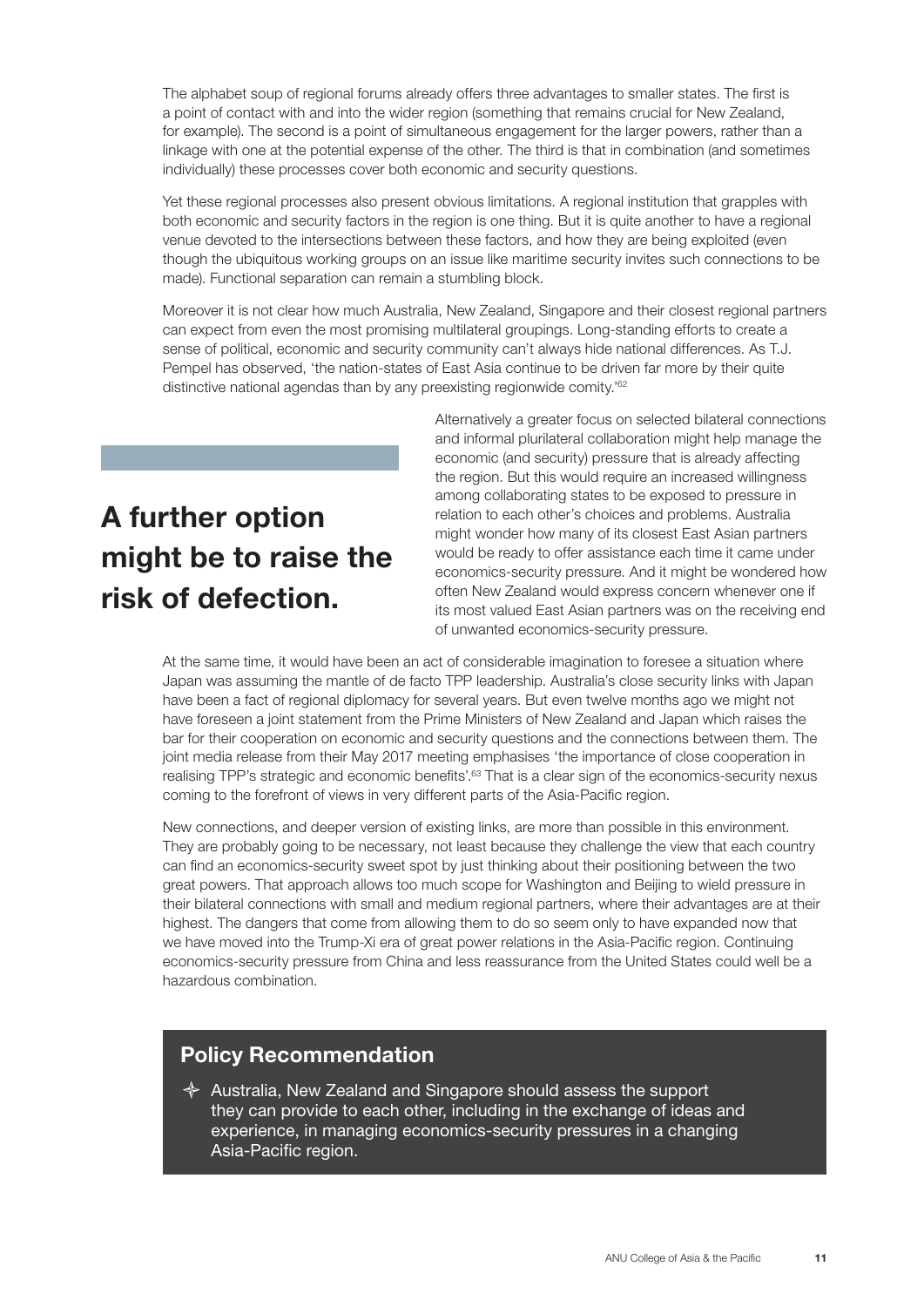#### **Endnotes**

- 1 Malcolm Turnbull, IISS Shangri-La Dialogue Keynote Address, 2 June 2017, https://www.iiss.org/en/events/shangri-ladialogue/archive/shangri-la-dialogue-2017-4f77/opening-remarks-and-keynote-address-fc1a/keynote-address--malcolm-turnbull-4bbe
- 2 New Zealand Government, *Defence White Paper 2016*, Wellington: Ministry of Defence, 2016, p. 33.
- 3 On New Zealand's increasing economic connections with China, see Jason Young, "Seeking ontological security through the rise of China: New Zealand as a small trading nation." *The Pacific Review* (2016): 1-18.
- 4 On that speculation, see Charles Clover and Lucy Hornby, "China's Great Game: Road to a new empire", *Financial Times*, 13 October 2015, https://www.ft.com/content/6e098274-587a-11e5-a28b-50226830d644
- 5 That this should be the understanding in Australia, see Bates Gill and Linda Jakobson, *China Matters: Getting it Right for Australia*, Carlton VIC: La Trobe University Press in conjunction with Black Inc., 2017, p. 183.
- 6 See Robert Ayson, "Choosing Ahead of Time?: Australia, New Zealand and the US-China Contest in Asia." *Contemporary Southeast Asia*, 34.3 (2012): 338-364.
- 7 See Thitinan Pongsudhirak, "A Sino-American Showdown in Southeast Asia?", *Nikkei Asian Review*, 15 January 2017.
- 8 See Hugh White, *The China Choice: Why America Should Share Power*, Collingwood Vic: Black Books, 2012.
- 9 For a leading assessment of this claim, see Dale C. Copeland, "Economic interdependence and war: A theory of trade expectations." *International Security* 20:4, 1996, pp. 5-41.
- 10 See David Capie, "A warning shot has been fired at John Key, but why?", *The Spinoff*, 17 April 2016. http://thespinoff.co.nz/featured/17-04-2016/a-warning-shot-has-been-fired-at-john-key-from-china-but-why/
- 11 Gill and Jakobson, p. 141.
- 12 See Angela Han, "How China snubbed Singapore at the Belt and Road summit", The Interpreter, Lowy Institute, 18 May 2017, https://www.lowyinstitute.org/the-interpreter/how-china-snubbed-singapore-belt-and-road-summit
- 13 For the argument that this self-censoring behaviour extends to Australia, see Andrew O'Neil, " 'No offence' won't do as a basis for China ties", *The Australian*, 9 June 2015, http://www.theaustralian.com.au/opinion/no-offence-wont-do-asabasis-for-china-ties/news-story/499aa59f15d199332340cc955b7f7854
- 14 See Nicholas Jones, "FTA with United States 'when time is right': Trade Minister Todd McClay", *New Zealand Herald*, 18 June 2017, http://www.nzherald.co.nz/business/news/article.cfm?c\_id=3&objectid=11878691
- 15 See "New Zealand gov't rejects TPP 'China containment': trade minister", *Xinhuanet*, 30 June 2015, http://news.xinhuanet.com/english/2015-06/30/c\_134369400.htm
- 16 Matthew Pennington and Josh Lederman, "Obama and Singapore's prime minister tout TPP trade pact", *PBS Newshour*, 2 August 2016, http://www.pbs.org/newshour/rundown/obama-meeting-singapore-prime-minister-looksboost-tpp-trade-pact/
- 17 One of these, the Regional Comprehensive Economic Partnership (RCEP), is not a replacement for, or direct competitor to, the TPP, despite feverish commentary to that effect, such as Gordon C. Chang, "TPP vs. RCEP: America and China Battle for Control of Pacific Trade," *The National Interest*, 6 October 2015, http://nationalinterest.org/feature/tpp-vs-rcepamerica-china-battle-control-pacific-trade-14021 On the possibility of the TPP and RCEP both contributing to the idea of a Free Trade Area of the Asia-Pacific, see Brian Lynch, "New Zealand and Asia-Pacific Integration: Sailing the waka in ever-widening circles", Wellington: *Centre for Strategic Studies Discussion Paper* 17/15, 2015, pp. 22-7.
- 18 See "Japan to push for "TPP 11" by year-end", *Nikkei Asian Review*, 14 May 2017, http://asia.nikkei.com/Politics-Economy/International-Relations/Japan-to-push-for-TPP-11-by-year-end?page=1
- 19 "Q+A: Prime Minister Bill English interviewed by Corin Dann", 21 May 2017, *Scoop Politics*, http://www.scoop.co.nz/ stories/PO1705/S00273/qa-prime-minister-bill-english.htm
- 20 Alexander Gray and Peter Navarro, "Donald Trump's Peace Through Strength Vision for the Asia-Pacific," *Foreign Policy*, 7 November 2016, http://foreignpolicy.com/2016/11/07/donald-trumps-peace-through-strength-vision-for-the-asiapacific/ For an example of the coverage, see Eric Johnston, "TPP appears dead with Trump heading to White House," *The Japan Times*, 10 November 2016, http://www.japantimes.co.jp/news/2016/11/10/business/tpp-appears-deadtrump-heading-white-house/#.WQESu4W7OUc
- 21 See Geoffrey Gertz, "What Will Trump's Embrace of Bilateralism Mean for America's Trade Partners?," *Brookings*, 8 February 2017, https://www.brookings.edu/blog/future-development/2017/02/08/what-will-trumps-embrace-ofbilateralism-mean-for-americas-trade-partners/
- 22 See David M. Herszenhorn, "Trump makes forceful NATO debut', *Politico*, 28 May 2017, http://www.politico.eu/article/ trump-nato-demands-allies-make-up-for-many-years-lost-on-military-spending/ On Trump's subsequent indication of support for Article 5, offered when back in the United States, see Alex Ward, "Trump just committed to NATO's article 5. Finally." *Vox*, 9 June 2017, https://www.vox.com/world/2017/6/9/15772292/trump-article-5-nato-commit
- 23 For one rather grim set of comments, see Dennis P. Halpin, "Armageddon: The Devastating Consequences of a Second Korean War", *The National Interest*, 14 April 2017, http://nationalinterest.org/feature/armageddon-the-devastatingconsequences-second-korean-war-20187?page=2
- 24 See "Trump tells Japan 'all options on the table' in face of North Korea provocation", *The Guardian*, 6 April 2017, https://www.theguardian.com/world/2017/apr/06/trump-japan-all-options-north-korea-provocation
- 25 For example, see Zachary and Barbara Starr, "US B-1 bombers fly over Korean peninsula", *CNN*, 2 May 2017, http://edition.cnn.com/2017/05/02/politics/us-b1-bombers-korean-peninsula/
- 26 See Adam Davidson, "Trump's Muse on U.S. Trade with China", *The New Yorker*, 12 October 2016, http://www.newyorker.com/business/currency/trumps-muse-on-u-s-trade-with-china
- 27 Ju-min Park and Jack Kim, "North Korea test-fires missile into sea ahead of Trump-Xi summit", *Reuters*, 5 April 2017, http://www.reuters.com/article/us-northkorea-missiles-idUSKBN1762XX
- 28 Matthew Weaver et al, "Trump says US will act alone on North Korea if China fails to help", *The Guardian*, 3 April 2017, https://www.theguardian.com/us-news/2017/apr/02/donald-trump-north-korea-china
- 29 Mark Landler, "Trump Says China Will Get Better Trade Deal if it Solves 'North Korean Problem'," *The New York Times*, 11 April 2017, https://www.nytimes.com/2017/04/11/world/asia/trump-china-trade-north-korea.html
- 30 Ros Krasny, "Trump Ties China Currency Decision to Help With North Korea", *Bloomberg*, 17 April 2017, https://www.bloomberg.com/news/articles/2017-04-16/trump-says-china-working-with-us-on-north-korean-issue
- 31 See Gill and Jakobson, p. 150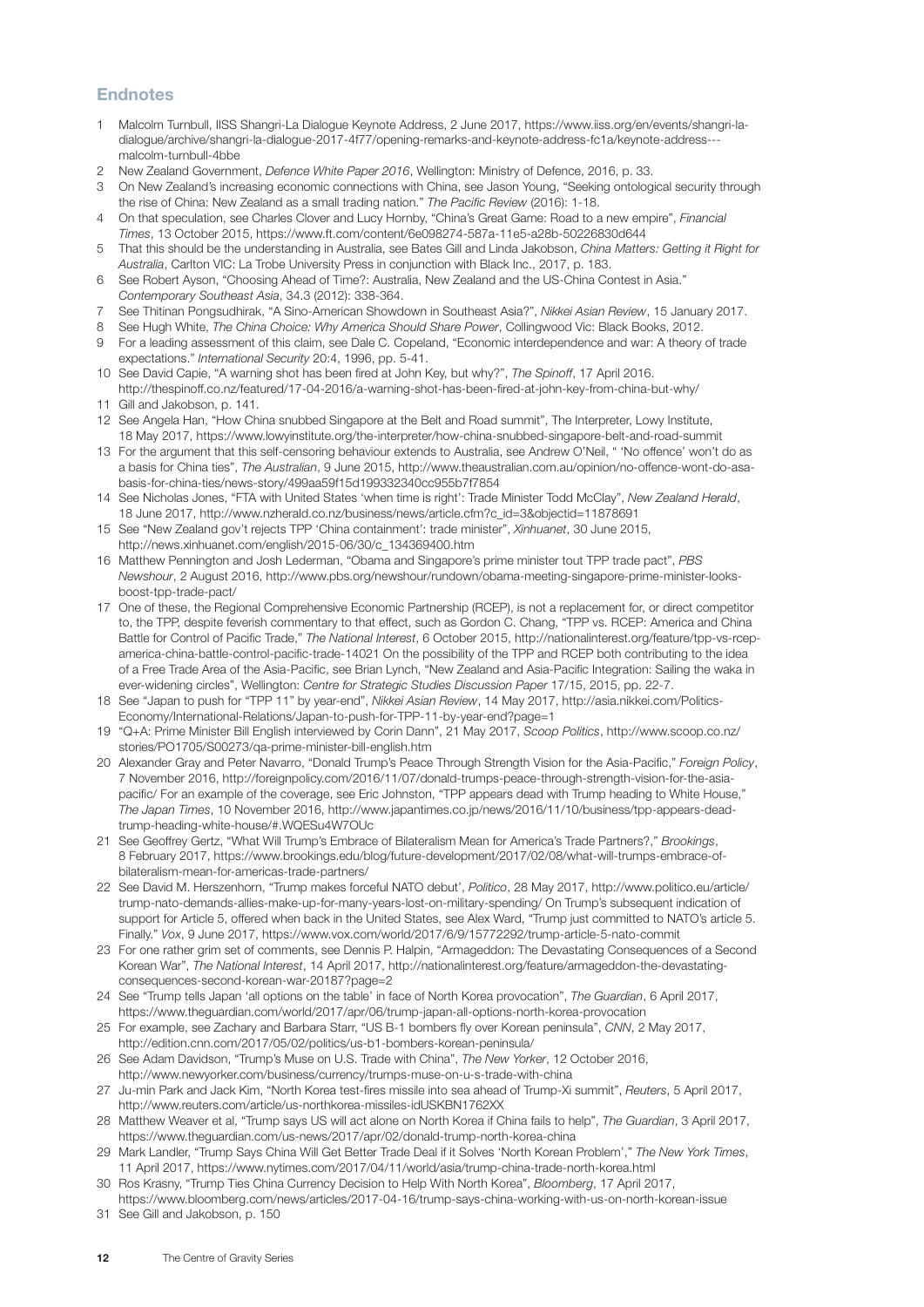- 32 Brendan Taylor, *Sanctions as Grand Strategy*, Abingdon: Routledge for IISS, 2010, p. 53.
- 33 On the use of sanctions on third parties to compete strategically with other sanctions makers, see Taylor.
- 34 John Ruwitch and Meng Meng, "Exclusive: North Korean ships head home after China orders coal returned", *Reuters*, 11 April 2017, http://www.reuters.com/article/us-china-northkorea-coal-exclusive-idUSKBN17D0D8
- 35 Scott Snyder, "Can China Meet President Trump's Expectations on North Korea"?, *Forbes*, 2 May 2017, https://www.forbes.com/sites/scottasnyder/2017/05/02/can-china-meet-president-trumps-expectations-on-northkorea/#2aa4929d7181
- 36 Jane Perlez and Yufan Huang, "China Says Its Trade With North Korea Has Increased", *The New York Times*, 13 April 2017, https://www.nytimes.com/2017/04/13/world/asia/china-north-korea-trade-coal-nuclear.html?\_r=0
- 37 Alan Rappeport, "U.S. Imposes New Sanctions Over North Korea Ties", *The New York Times*, 29 June 2017, https://www.nytimes.com/2017/06/29/us/politics/us-china-sanctions-north-korea.html?\_r=0
- 38 Jane Perlez, "China's Crackdown on North Korea Over U.N. Sanctions Starts to Pinch", *The New York Times*, 16 August 2017, https://www.nytimes.com/2017/08/16/world/asia/china-north-korea-seafood-exports. html?mcubz=1&\_r=0
- 39 Sang-Hun Choe, "South Korea Leader Order Investigation Into Unreported U.S. Launchers", *The New York Times*, 30 May 2017, https://www.nytimes.com/2017/05/30/world/asia/north-korea-missile-test-progress.html?\_r=0
- 40 See Seema Moody, "China lashes out as South Korea puts an American anti-missile system in place", *CNBC*, 17 March 2017, http://www.cnbc.com/2017/03/17/thaad-anti-missile-system-makes-china-lash-out-at-south-korea.html
- 41 Liu Zhen, "China's anger over THAAD missile shield will hit South Korea's economic growth, central bank says", *South China Morning Post*, 13 April 2017, http://www.scmp.com/news/china/diplomacy-defence/article/2087414/chinasanger-over-missile-shield-hit-south-koreas
- 42 See Gill and Jakobson, p. 151.
- 43 See William Ide and Saibal Dasgupta, "Hopes Growing China May Ease Informal South Korea Sanctions," *Voice of America*, 23 May 2017, https://www.voanews.com/a/hopes-growing-china-may-ease-informal-south-koreansanctions/3866996.html
- 44 See "What might a trade war between America and China look like?", *The Economist*, 5 February 2017, http://www.economist.com/blogs/economist-explains/2017/02/economist-explains-2
- 45 See Zhenhua Lu, "US and China talks in Washington end in deadlock as threat of trade war rises", *South China Morning Post*, 20 July 2017, http://www.scmp.com/news/china/policies-politics/article/2103362/us-china-fail-patch-trade-riftsafter-day-contentious
- 46 See Matthew Kahn, "Pretextual protectionism: The Perils of Invoking the WTO National Security Exception", *Lawfare*, 21 July 2017, https://lawfareblog.com/pretextual-protectionism-perils-invoking-wto-national-security-exception
- 47 Brian Padden, "Trump Gets Tough with South Korea, Goes Easier on China", *Voice of America*, 1 May 2017, https://www.voanews.com/a/trump-tough-on-south-korea-easier-on-china/3832620.html
- 48 See Anna Fifield, "South Korea suspends deployment of American missile defense system", *The Washington Post*, 7 June 2017, https://www.washingtonpost.com/world/south-korea-suspends-deployment-of-american-missile-defensesystem/2017/06/07/6215f314-4b60-11e7-b69d-c158df3149e9\_story.html?utm\_term=.93518ce9a419
- 49 This may only intensify arguments that the United States is being outplayed by China in the use of economic statecraft. For a prominent example of that argument, see Robert D. Blackwill and Jennifer M. Harris, *War by Other Means*, Cambridge MA: Harvard University Press, 2016.
- 50 See Laura Zhou, "Trump signs off in plan to allow US navy more freedom to patrol in South China Sea, report says", *South China Morning Post*, 22 July 2017, http://www.scmp.com/news/china/diplomacy-defence/article/2103718/ trump-signs-plan-allow-us-navy-more-freedom-patrol
- 51 Quoted in Darlene Superville, "Trump: USS Ford is '100,000 ton message to the world' ", *Military Times*, 23 July 2017, http://www.militarytimes.com/news/2017/07/23/trump-uss-ford-is-100000-ton-message-to-the-world/
- 52 See Robert Ayson and Manjeet S. Pardesi,"Asia's Diplomacy of Violence: China–US Coercion and Regional Order," *Survival* 59:2 2017, pp. 85-124.
- 53 For a suggestion along these lines for Australia involving the creation of a new policy unit in the Department of Prime Minister and Cabinet, see Michael Wesley, "Australia and the Rise of Geoeconomics", *SDSC Centre of Gravity Series Paper* 29, p. 19. The policy unit within New Zealand's Ministry of Foreign Affairs and Trade which deals with Asian multilateralism deliberately traverses both economic and security cooperation.
- 54 For the argument that Australia's iron ore supplies are so important to China that Beijing would be unlikely to interfere in them, see Rory Medcalf, "China's economic leverage: perception and reality", *ANU National Security College Policy Options Paper* 2, March 2017, p. 3.
- 55 Kenneth Rapoza, "Top 10 China Dependent Countries", *Forbes*, 26 November 2015, https://www.forbes.com/sites/ kenrapoza/2015/11/26/top-10-china-dependent-countries/#6aa3ed2f4932 This report is also covered in Gill and Jakobson, p. 130. For the view that Australia is less dependent on China and less vulnerable than many Australians perceive and that the main policy option is to reverse that perception by raising public awareness, see Medcalf.
- 56 On the potential unwisdom of Australia doubling down on its US alliance, see Wesley, p. 19.
- 57 See David Hegarty, "A Changing Oceania", in David Hegarty and Darrell Tryon (eds.), *Politics, Development and Security in Oceania*, Canberra: ANU E-Press, 2013, p. 5.
- 58 See Rosalind Mathieson and Sterling Wong, "U.S.-China Tensions May Force Nations to Choose, Singapore Says", *Bloomberg*, 1 March 2017, https://www.bloomberg.com/politics/articles/2017-03-01/u-s-china-tensions-may-forcenations-to-choose-singapore-says
- 59 For this assessment in respect of Australia, see Gill and Jakobson, p. 159.
- 60 For a recent example, see Malcolm Cook and Nick Bisley, "Contested Asia and the East Asia Summit", *ISEAS-Yusof Ishak Institute Perspective*, 2016: No 6, 18 August 2016.
- 61 See Ralf Emmers, Joseph Chinyong Liow, and See Seng Tan, "The East Asia Summit and the regional security architecture," *Maryland series in contemporary Asian studies* 2010:3, 2010, pp. 27-8.
- 62 T.J. Pempel, "Soft balancing, hedging, and institutional darwinism: The economic-security nexus and East Asian regionalism." *Journal of East Asian Studies* 10:2, 2010, p. 230.
- 63 Prime Minister Bill English, "New Zealand Japan Summit Meeting Joint Press Release", 18 May 2007, https://www.beehive.govt.nz/release/new-zealand-%E2%80%93-japan-summit-meeting-joint-press-release